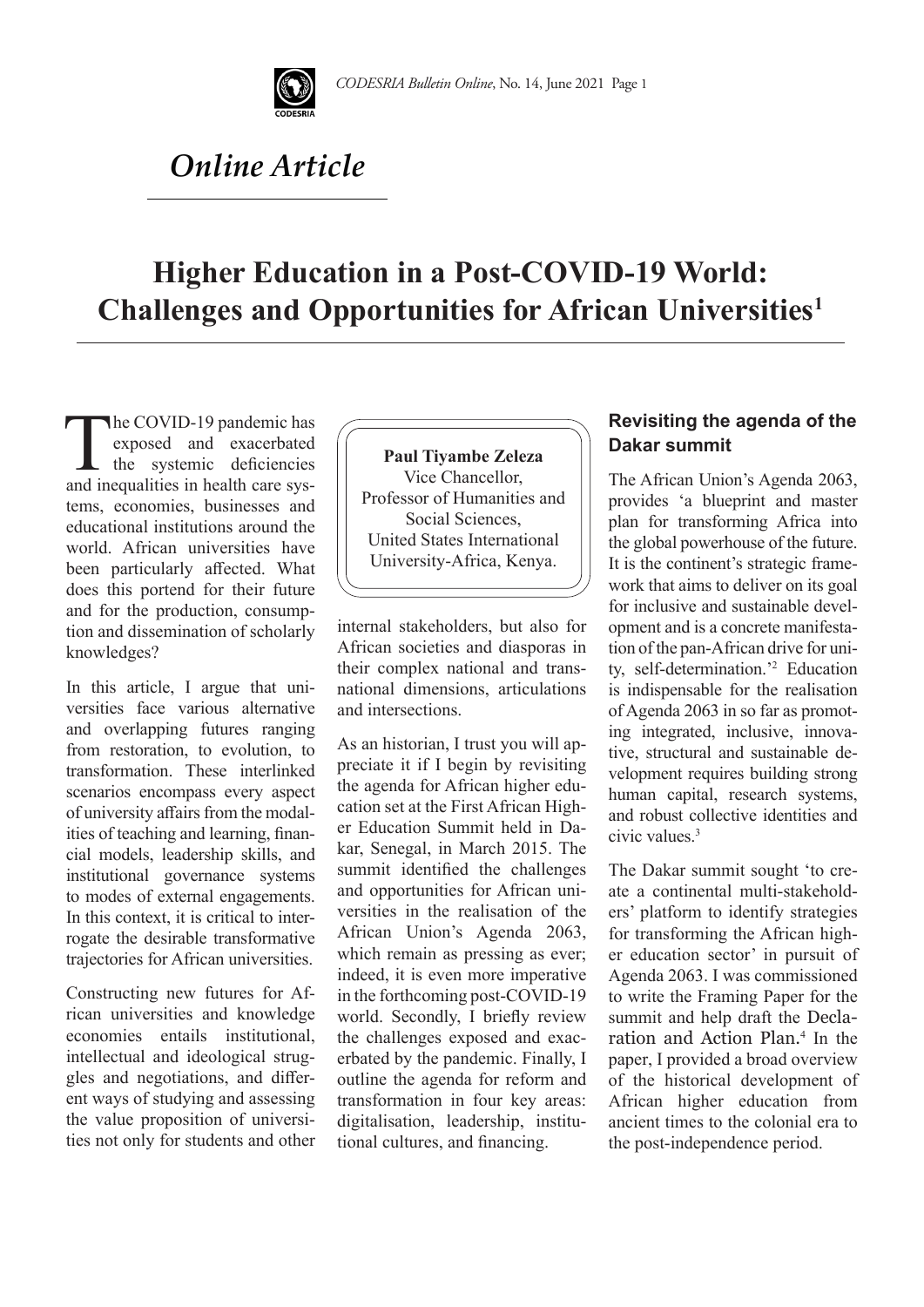The latter is characterised by three trends, namely: expansion, crisis and reform. In 1959, on the verge of Africa's 'year of independence' in 1960, when seventeen countries achieved their freedom from colonial rule, there were only seventysix universities across Africa mostly concentrated in South Africa, Egypt, and parts of West Africa. The number rose to 170 in 1970, 294 in 1980, 446 in 1990, 784 in 2000, 1,431 in 2010, and 1,682 in 2018. Enrolments rose from 0.74 million in 1970 to 1.7 million in 1980, 2.8 million in 1990, 6.1 million in 2000, 11.4 million in 2010, and 14.7 million in 2017.

As rapid as this growth was, Africa remained with the lowest levels of higher education institutions and tertiary enrolments, which stood at 8.9 per cent of the world's 18,772 higher education institutions (Asia had 37 per cent, followed by Europe with 21.9 per cent, North America 20.4 per cent, Latin America and the Caribbean 12 per cent), and 6.6 per cent of the world's 220.7 million students. Forty-five per cent of the African students were in North Africa. To put it more graphically, Indonesia had nearly as many students in higher education institutions as the whole of sub-Saharan Africa (7.98 million compared to 8.03 million).

Enrolment ratios tell the story differently. In 2017, the world's average enrolment ratio was 37.88 per cent, compared to 8.98 per cent in sub-Saharan Africa and 33.75 per cent in North Africa. Kenya's stood at 11.66 per cent in 2016. For high-income countries it was 77.13 per cent, for upper-middleincome countries 52.07 per cent, for middle-income countries 35.59 per cent, and lower-middle-income countries 24.41 per cent. The proverbial development case of South

Korea is instructive. As pundits never tire of pointing out, in 1960 the country's level of development was comparable to that of some African countries, yet its enrolment rate in 2017 was 93.78 per cent! And China, the emerging colossus of the world economy, had a rate of 51.01 per cent. Put simply, not enough Africans are going to university.

The second trend I discussed in the Framing Paper was the massive crisis of structural adjustment in the lost decades of the 1980s and 1990s. The rationales and models that had undergirded them changed in the maelstrom of the world economic crisis and the rise of neoliberalism following the end of the long global post-war boom and the demise of the Keynesian welfare state in the global North and the developmental state in the global South. The impact on African higher education was devastating. It was expressed in declining state funding, falling instructional standards, declining facilities, shrinking wages, and low faculty morale. Academics increasingly resorted to consultancies or they became part of the 'brain drain' as they sought refuge in other sectors at home or universities abroad.

This was followed by the third trend from the 2000s as many African economies resumed the growth of the early post-independence years and democratisation spread as struggles for the 'second independence' intensified. The reform agenda raised and focused on seven sets of issues that I cannot elaborate on here because of time constraints.

First, there was the need to re-examine the philosophical foundations and nationalist objectives of African higher education in an era of neoliberalism and knowledge economies.

Second, African higher education institutions were confronted with the question of how to deal with their changing demographics and demands for equity, diversity and inclusion based on the social inscriptions of gender, ethnicity, class, religion, etc. Third, the question of privatisation and its effects rose to the top of the policy and public agenda as public institutions were increasingly privatised, private institutions exploded and overtook public ones, and for-profit-institutions expanded. Fourth, the challenges of governance and accountability became increasingly apparent.

Fifth, financial pressures intensified as public funding declined, cost-sharing measures were developed, and conditions of work in terms of salaries declined forcing faculty to indulge in income generation activities including consultancies and adjuncting. The result was low research productivity, poor staff morale, institutional conflicts, and declining quality of education. Many African universities became glorified high schools. Sixth, demands grew for accountability through the quality assurance movement from the ever expanding stakeholders of higher education. Finally, the perennial struggle between indigenisation and internationalisation for Africa's higher education institutions and knowledge production systems entered a new phase as globalisation accelerated.

The paper noted some of the key global developments African universities had to grapple with. Four stood out. First, was the unbundling of the systems developed after World War II including the erosion of universities' monopoly over research and credentialing as new entrepreneurial providers and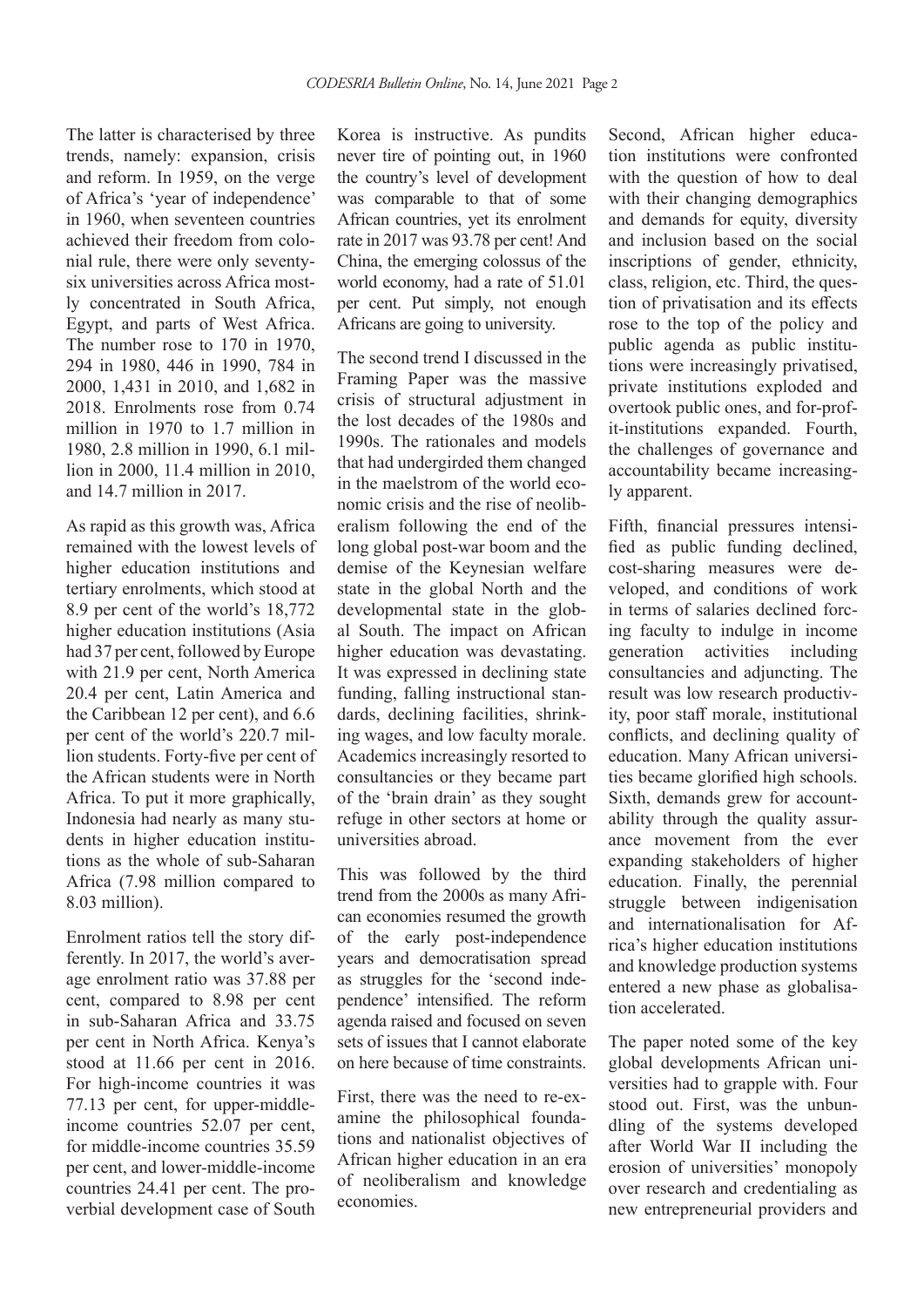research institutions sponsored by business, non-governmental organisations and other agencies emerged. Second, was the disruptive and transformative impact of technology in all aspects of university activities from teaching to research, to operations and provision of services. Third, there were fundamental shifts taking place in the global political economy in terms of hegemonies and hierarchies and in the nature and future of jobs that challenged traditional curricula and pedagogies. Fourth, new forms of intra- and interinstitutional competition and collaboration were emerging within and across countries, increasingly sanctified and reproduced by rankings that regulated global academic capitalism.

I made six recommendations for the summit. First, how to match growth, or massification, with quality. Second, strategies for improving financing and management. Third, how to promote the articulation, harmonisation and quality assurance in Africa's higher education systems that needed greater horizontal and vertical differentiation and diversification. Fourth, modalities to promote institutional autonomy and improve governance. Fifth, enhancing research and innovation. Sixth, strengthening beneficial internationalisation and diaspora mobilisation.

These recommendations found their way into the Summit Declaration and Action Plan, which identified eight priorities. I will quote each priority as described in the heading.

1. We call for an ambitious commitment of various stakeholders to expand higher education, including, achieving through concomitant investments in academic staff, infrastructure, and facilities by the state, private sector, and society at large, a higher education enrolment ratio of 50%.

- 2. Promote diversification, differentiation and harmonisation of higher education systems at the national, institutional and continental/regional levels by African countries to enable consolidation and assure the quality of educational provision against locally, regionally and internationally agreed benchmarks of excellence.
- 3. Increase investment in higher education to facilitate development, promote stability, enhance access and equity; develop, recruit and retain excellent academic staff and pursue cutting-edge research and provision of high quality teaching. Appropriate investments are required at institutional, national, regional and international levels.
- 4. African higher education institutions shall commit themselves to the pursuit of excellence in teaching and learning, research and scholarship, public service and provision of solutions to the development challenges and opportunities facing African peoples across the continent. Key actions are required by all stakeholders and levels to assure quality, relevance and excellence.
- 5. Commit to building capacity in research, science, technology and innovation.
- 6. Pursue national development through business, higher education and graduate employability: despite the rapid expansion of higher education enrollments, there are serious

concerns about the ability of Africa's universities to produce the kinds of graduates who can drive the continent forward.

- 7. Nation building and democratic citizenship: as enshrined in the relevant sections of African Charter on Human and Peoples Rights, 1981 and in the AU's Agenda 2063, the continent seeks to deepen the culture of good governance, democratic values, gender equality, respect for human rights, justice and the rule of law.
- 8. Mobilise the diaspora: develop a 10/10 programme that sponsors 1,000 scholars in the African diaspora across all disciplines every year, for ten years, to attend African universities and colleges for collaboration in research, curriculum development, and graduate student teaching and mentoring.

## **Challenges exposed and exacerbated by the pandemic**

The outbreak of the coronavirus pandemic in early 2020 forced universities around the world to confront unprecedented challenges that simultaneously exposed and exacerbated existing deficiencies and dysfunctions. Six stand out. First, in terms of transitioning from face-to-face to remote teaching and learning using online platforms. Second, managing severely strained finances. Third, ensuring the physical and mental health of students, faculty and staff. Fourth, reopening campuses as safely and as effectively as possible. Fifth, planning for a sustainable post-pandemic future. Sixth, contributing to the capacities of government and society in resolving the multiple dimensions of the COVID-19 pandemic.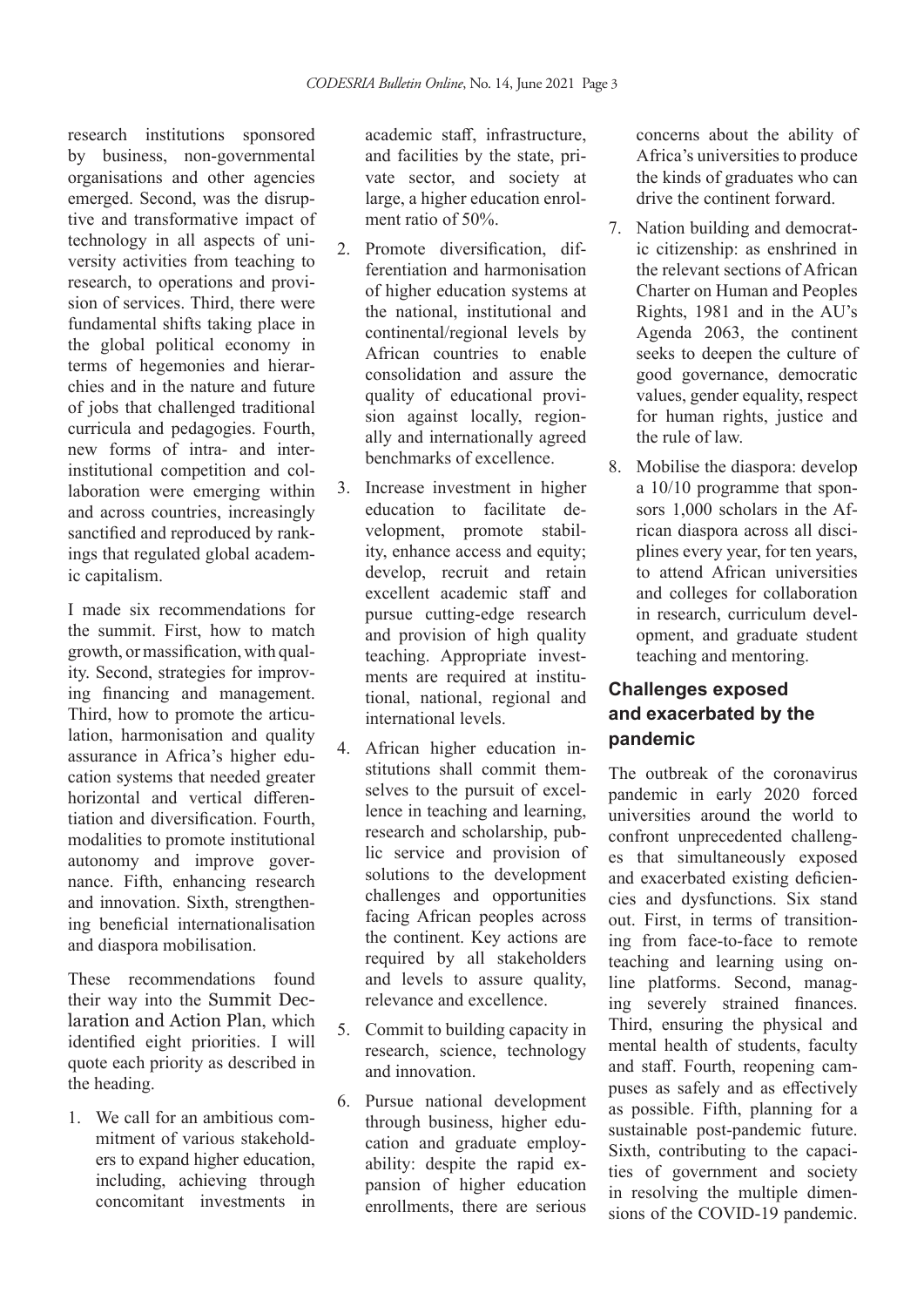Universities in Africa were among the most affected and least able to manage the multi-pronged crises because of their pre-existing capacity challenges that centred on ten dimensions, namely: institutional supply, financial resources, human capital, research output, physical and technological infrastructures, leadership and governance, academic cultures, quality of graduates, patterns of internationalisation, and global rankings.

The first refers to the inadequate number of universities on the continent noted earlier. The second concerns inadequate financing, declining public investment, and limited philanthropic support for higher education. The third is about the insufficient availability of faculty and lessening attractiveness of academic careers because of the devaluation of academic labour. The fourth points to low levels of research funding and productivity. The fifth alludes to the poor state and maintenance of physical and technological infrastructures.

The sixth touches on external interference and politicisation of university executive appointments, corporatisation, and lack of leadership development opportunities. The seventh suggests growing social conflicts with the pluralisation of internal and external constituencies and erosion of academic freedom. The eighth signifies persistent mismatches between graduates and the needs of the economy that result in high levels of unemployability. The ninth implies the durability of coloniality, intellectual dependency, and unequal international engagements. The tenth indicates the low standing of African universities in world rankings, notwithstanding the problems with rankings as instruments of global academic capitalism.

Some of these institutional deficits directly affected the ability of universities to manage the pandemic and plan for the post-pandemic future. Most crucial are the technological, financial and research capacities, and the state of institutional cultures and leadership. Many African universities suffered from limited digital infrastructure, capacity and connectivity, which made it difficult for them to transition online for education, research and administration. The digital divide was evident among and within countries and institutions in terms of access to broadband, electronic gadgets, data costs, digital literacy and preparedness for administrators, faculty, staff and students. Digital inequalities reflected and reinforced the prevailing differentiations of class, gender, age, race, location, disability, and other social markers.

The technological challenges were compounded by worsening financial strains. University revenues from auxiliary services plummeted following campus closures; student enrolments and ability to pay tuition dropped sharply as economies went into recession and unemployment for parents or guardians rose; government funding declined; and philanthropic donations fell and were increasingly diverted to emergency health care. Universities were forced to undertake severe budget cuts including job furloughs, reductions in salaries and pensions, suspension of capital projects and renegotiation of service contracts. Some stared at the brink of bankruptcy and permanent closure. Under such circumstances new investments in electronic infrastructures were difficult to support and sustain.

The financial crisis was of course not confined to African or developing countries. It was a global phenomenon as is evident in numerous reports from UNESCO, the European University Association, International Association of Universities, Association of Commonwealth Universities, and African Association of Universities. Depressing stories about the loss of millions of jobs in universities and other draconian cost containment measures including salary reductions, suspension of pensions and other benefits, increased workloads, merging and elimination of some departments, outsourcing of more and more services were blared across the academic and national media in developed and developing countries alike such as – to mention those that I read every day – *University World News*, *Times Higher Education*, *Chronicle of Higher Education, Inside Higher Education*, *New York Times, Washington Post, Wall Street Journal,*  the *Guardian,* and closer to home in Kenya the *Daily Nation* and the *Standard*. Similar reports have been produced by consultancy services such as McKinsey, Ernest & Young, and Moody's.

The pandemic not only put pressure on African universities' finances and operations, but also raised the stakes for research and policy interventions. Universities were expected to undertake biomedical and socioeconomic research to manage the pandemic. As I noted in an article in *University World News* summarising a series of webinars by the Alliance for African Partnership that I moderated between April and July 2020, some universities produced hygiene products and personal protective equipment including hand sanitizers, masks, ventilators, EpiTents for patient isolation and mobile hospitals, testing kits, and robots for delivery of food and medicines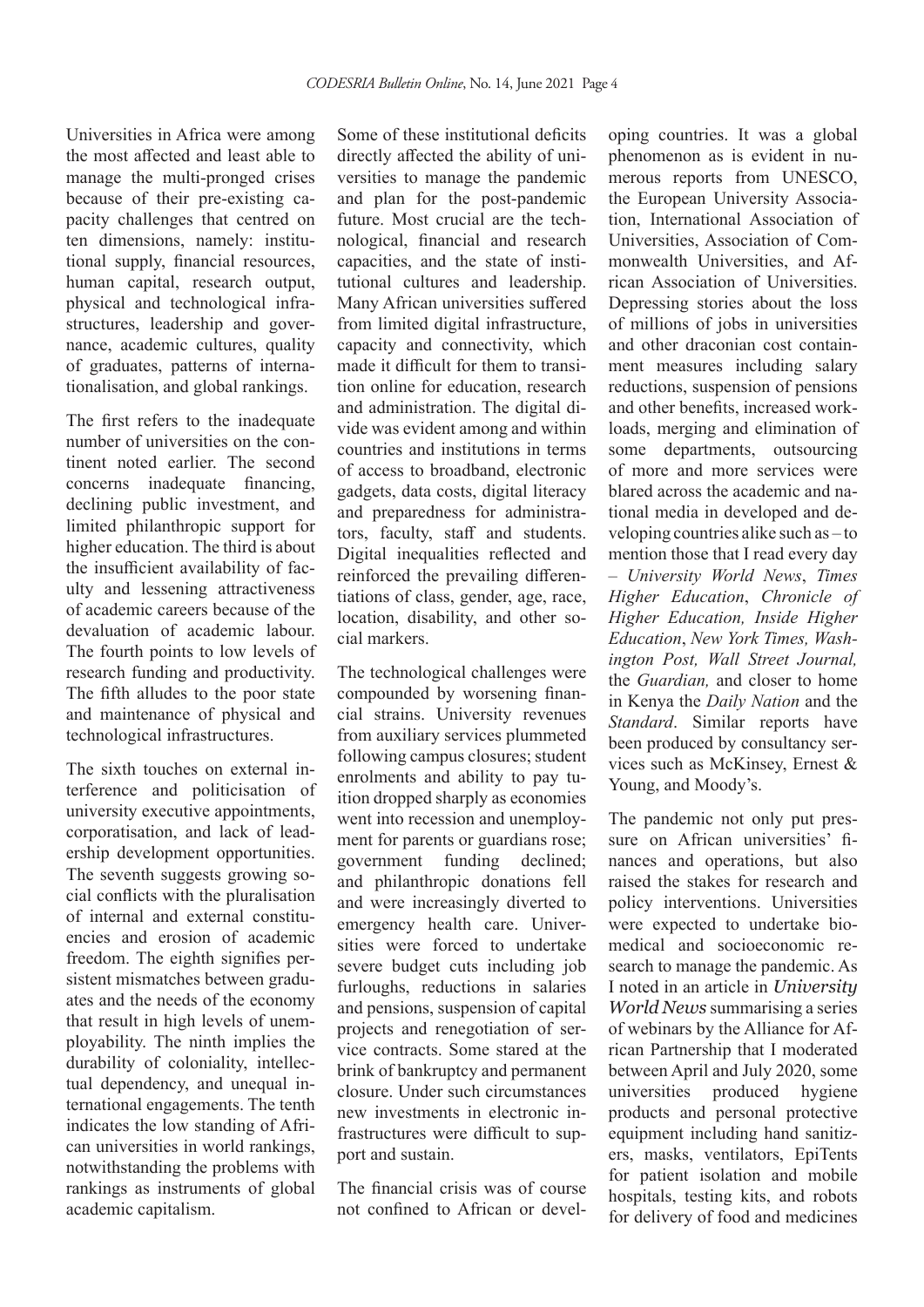to patients. Others undertook research on the epidemiology of the coronavirus and biomedical treatments, and on the socioeconomic impacts of the pandemic, provided advisory services to government, developed software to monitor the pandemic's spread, and sought to raise awareness and provide psychosocial support to their constituents and wider society.<sup>5</sup>

However, most African universities and firms stood on the sidelines as their societies waited for the development of vaccines in the global North, China and India. At best, a few collaborated with overseas universities, research establishments and networks, and hosted clinical trials, although they were 'unable to secure a fair pricing agreement'. Weak research and drug manufacturing capabilities have made African countries vulnerable to vaccine nationalism in the global North, while democratic deficits have led to the securitisation of mitigation measures gravely undermining human rights in several countries.<sup>6</sup>

As of May 26, 2021 doses administrated per hundred people range from more than 100 per cent in thirteen countries, to 90 per cent in the UK, 86 per cent in the US, 56 per cent in Canada and 54 per cent in Germany. African countries have the lowest rates of vaccination, ranging from less than one in a hundred in eighteen countries, one in a hundred in seven countries, two per hundred in eight countries, and three per hundred in seven countries. This is a monumental and global scandal of deadly proportions. What are our universities, governments and industries doing to serve and save themselves besides stretching their hands and praying for salvation from the rich world instead of indulging in perennial and petty, but often vicious, national and institutional politics?7

COVID-19 should be a wake-up call to African universities and countries to strengthen their research capacities, science, technology and innovation systems, manufacturing capabilities, and inter-institutional and interdisciplinary collaboration through existing consortia, such as the African Research Universities Alliance, and new ones.8 Beyond being involved in quality control and having an important role to protect the continent 'from being used as a testing lab for COVID-19 vaccines', some believe African universities 'should join forces with the pharmaceutical industry and funding organizations to manufacture CO-VID-19 vaccines in the continent'.9

Funding for research by governments, the private sector and the universities, and collaborations among the three need to be enhanced. Despite innovations made in some universities, 'the scale of collaboration with the industry that takes headline-making innovation beyond the walls of an institution is conspicuously missing. These collaborations can also provide an opportunity for further validation, and a path to widespread adoption and commercialization'.10 The comparative research data should be of concern to us all.

In 2013, Africa accounted for 2.4 per cent of world researchers, compared to 42.8 per cent for Asia, 31.0 per cent for Europe, and 22.2 per cent for the Americas. In terms of scientific publications, Africa's share was 2.6 per cent in 2014, compared to 39.5 per cent for Asia, 39.3 per cent for Europe, and 32.9 per cent for the Americas. For research and development (R&D) as a percentage of GDP Africa spent 0.5 per cent compared to a world average of 1.7 per cent and 2.7 per cent for North America, 1.8 per cent for Europe, and 1.6 per cent for Asia. Africa accounted for a mere 1.3 per cent of global R&D.

### **Agenda for reform and transformation**

A crisis, as the saying goes, is the flip side of opportunity. The bigger the crisis, the more profound the lessons to be learned, and the greater the imperatives for transformation. African universities are likely to pursue three scenarios. The restore scenario will be focused on reclaiming the institutions' prepandemic financial health and operations, while the evolve scenario applies to 'institutions that will choose to incorporate the impact and lessons of the pandemic into their culture and vision', and under the transform scenario institutions will 'use the pandemic to launch or accelerate an institutional transformation agenda'.<sup>11</sup>

For some universities what is at stake is survival, for others stability, and for many sustainability. Institutional survival is a precondition for stability which is essential for sustainability. Confronting the entire higher education sector is the question of its *raison d'être*, its value proposition in a digitalised world accelerated by COVID-19.

I would like to focus on four critical dimensions: promoting progressive digital transformation, effective leadership, strong institutional cultures, and sustainable funding for African universities. For the first two I propose a dozen strategies for each, and for the latter two seven strategies for each respectively. Given the limitations of time, here I only give broad outlines of the various proposed initiatives.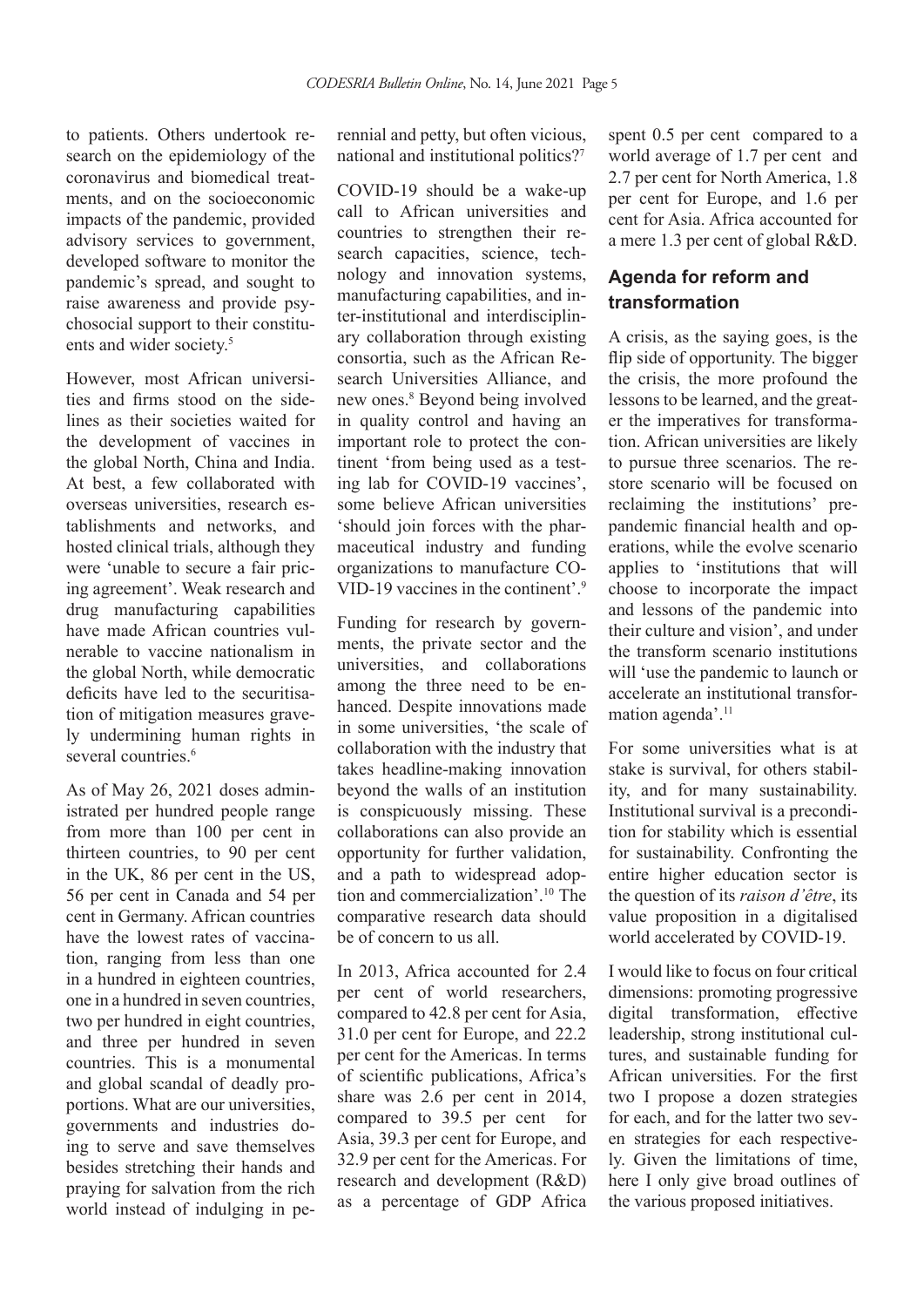As a scholar of intellectual history – the history of ideas and knowledge producing institutions – I'm only too aware knowledge production is framed by certain crucial dynamics, what I call the 4Is: first, intellectual, which refers to the prevailing paradigms; second, ideological, in terms of the dominant and competing ideologies at a given moment; third, institutional, as far as the nature and organisation of an institution is concerned; and finally, individual, one's social biography with reference to gender, race, nationality, class, religion, politics, etc.

Institutional change occurs in the intersections of these dynamics, out of concrete social struggles within and outside the academy, among the university's ever expanding and shifting constituencies. Change, in short, does not emanate from analytical prescriptions or rhetorical declarations, however compelling. However, constructing desired futures is not a wasteful exercise; it can inspire action for ideas constituting an indispensable part of praxis.

In a forthcoming paper I co-author with Paul Okanda, USIU's ICT director, in the *Journal of African Higher Education*, whose abridged version appeared in *University World News* on February 11, 2021, a twelve-point agenda is proposed for the digital transformation of African universities. First, they need to embed digital transformation in institutional culture, from strategic planning, through organisational structures, to operational processes. Second, invest in digital infrastructure by rethinking capital expenditures that historically favoured physical plants. Third, develop online design competencies both individually and through consortia. Fourth, entrench technology-mediated modalities of teaching and learning encompassing face-to-face, blended, and online.

Fifth, embrace pedagogical changes in terms of curricula design and delivery that involve students as active participants in the learning process rather than as passive consumers. Sixth, develop holistic and innovative curricula that impart skills for the jobs of the twentyfirst century. Seventh, adopt and use educational technologies that support the whole student for student success going beyond degree completion. Eighth, develop effective policies and interventions to address the digital divide and mental health disorders and learning disability.

Ninth, as learning and student life move seamlessly across digital, physical and social experiences, universities must safeguard data protection, security and privacy. Tenth, in so far as the market for online programmes is transnational, universities must pay special attention to international students who face unique barriers. Eleventh, they should develop meaningful partnerships with external constituencies and stakeholders, including digital technology and telecommunication companies to close the glaring employability gap. Twelfth, universities will increasingly be expected to anchor their research and innovation in the technological infrastructure that supports and enhances the opportunities of the Fourth Industrial Revolution for Africa.

As for effective leadership, I also see twelve areas for improvement.<sup>12</sup> The multi-pronged health, economic, financial and social crises of COVID-19 have underscored the importance of strategic and smart institutional leadership at all levels.

First, it requires ensuring that appointments for institutional heads and governance boards are based on verifiable leadership competencies, passion and understanding of the higher education sector. All too often, their selection reflects misguided political considerations, expectations of donations which are hardly honoured in African universities, or preferences for alumni wedded to institutional nostalgia and stasis. Second, university leaders at all levels from department chairs to deans, vice-chancellors to board members, must undergo periodic leadership development training specifically tailored for higher education.

Third, university leaders must possess and sharpen their financial acuity. In addition to managing complex institutional budgets, they now need to develop ability to manage reductions in staffing, programmes and space. Fourth, cultural competency is more critical than ever. University leaders must go beyond making statements on valuing diversity and inclusion and articulate and exhibit deeper awareness of systemic injustice, inequality and privilege and show boundless compassion and commitment for promoting an inclusive institution.

Fifth, they must display technological deftness. In an increasingly digitalised academy, it's no longer enough for university leaders to be comfortable using emerging technologies but to model and promote institutional technological saviness and competence, and develop analytics expertise to promote datadriven decision-making. Sixth, the pandemic has shown that crisis management is essential. Besides preparing for traditional natural and security threats, leaders are currently forced to manage physical and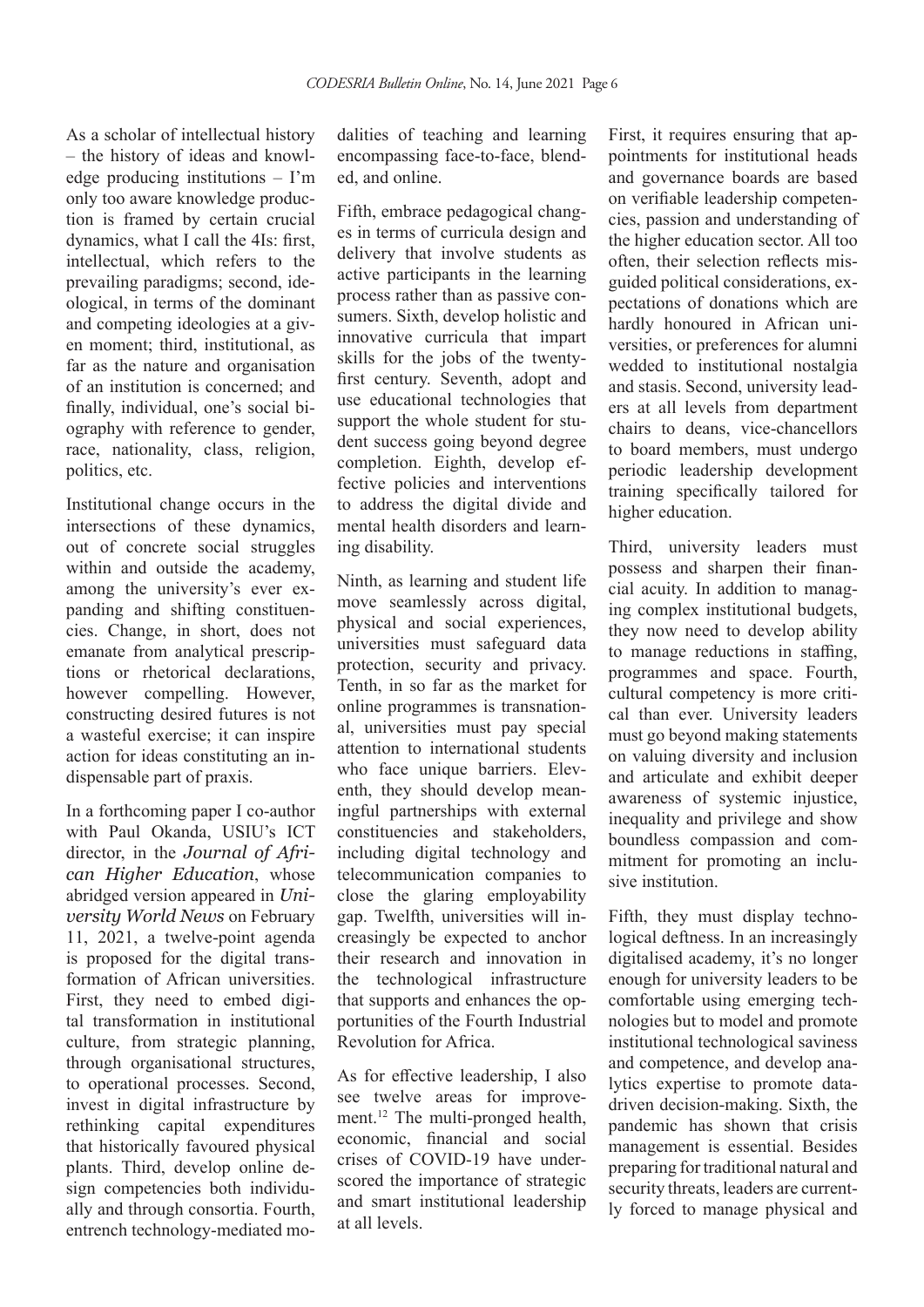mental health crises, emergency preparedness and business continuity, and lead in times of uncertainty.

Seventh, leaders need an entrepreneurial mindset. More than ever universities want leaders who are calculated risk-takers, innovative entrepreneurs, and effective in promoting the university mission as they create beneficial external partnerships and revenue generation initiatives. Eighth, political saviness is an important asset as university leaders are increasingly required to work in uncertain and politically polarised times at national, regional and global levels that challenge them to pursue and promote advocacy and institutional discourse that is calm, informed and respectful.

Ninth, empathy and respect are essential as mental stress and financial insecurity rise among university constituencies. Leaders are expected to demonstrate empathy and respect for all their internal constituencies. They must reveal their humanity, even in decisionmaking. Tenth, multi-genre communication skills are indispensable. Further to strong written and verbal communication skills, leaders are increasingly expected to provide efficient, timely, clear and persuasive messages and stories to diverse constituencies using multiple platforms including social media.

Eleventh, possessing high emotional intelligence is a must. Additional to the ability to demonstrate confidence and empathy, leaders are expected more and more to demonstrate self-awareness, selfregulation, motivation, and social skills, rather than egotism, impulsivity, and proneness to bullying and micromanagement. Finally, agility is necessary. On top of wellestablished professional knowledge and experience, success increasingly depends on a leader's ability to be flexible in the face of many changes, have the capacity to learn and assume new and more responsibilities, and show fortitude, unflappability, and moral compass.

Building strong institutional cultures requires adherence to seven critical values. First is academic freedom, which in most jurisdictions embodies two dimensions, the freedom of enquiry for faculty and students and the procedural and substantive autonomy of institutions. In the first instance, a faculty member should be able to teach or express scholarly views without fear of reprisals, and in the second an institution has the right to determine for itself on academic grounds how its core business of teaching and research is conducted. In many African countries and universities academic freedom in both senses is contested and often breached by pervasive authoritarian interventions and impulses by the state, administration, and governing boards.

Second is shared governance, which refers to the participation and demarcation of rights and responsibilities in decision-making between faculty, management and governing boards. Typically, faculty is expected to exercise authority on academic matters such as the curriculum, instruction and degree requirements. As universities have become more complex and demands for accountability have increased, democratic organisational processes have been eroded, replaced by what critics call corporatisation and managerialism. It is critical to balance the management of the university as a complex organisation and the traditions and ethos of collegiality, participation and distributed power by maintaining what is called in South Africa cooperative governance.

Third is diversity, equity and inclusion. Given their critical role as pathways for social mobility and leadership across all sectors, universities are increasingly expected to promote diversity, equity and inclusion at all levels and for all their constituencies. Inequalities of access, support and success are deeply entrenched across Africa's and the world's multicultural, multiracial and multiethnic, gendered, and class societies that are also marked by other forms of difference and discrimination. By providing opportunities for underrepresented groups and creating and sustaining an inclusive climate through their mission, values, policies and practices, universities promote inclusive excellence for institutional and national progress.

Fourth, civility and collegiality. The academic bully culture, as Darla Twale and Barbara De Luca call it in their book by that title, has grown.13 Some call it academic mobbing.14 Incivility and intolerance in universities have several manifestations. At a macro level they reflect the frictions of increasing diversification of university stakeholders, growing external pressures for accountability, and the descent of political discourse into angry populisms. Student and faculty incivility are also fuelled by rising sense of entitlement, consumerist attitudes, emotional immaturity, stress, racism, tribalism, sexism, ageism, xenophobia, social media, and other pervasive social and institutional ills that universities must confront and address to foster healthier institutional climate.

Fifth, universities must maintain their role as generative spaces in the rigorous search for truth. The 'posts' and the movement for decolonising knowledge have vigorously and rightly contested the epistemic architecture and metanarratives of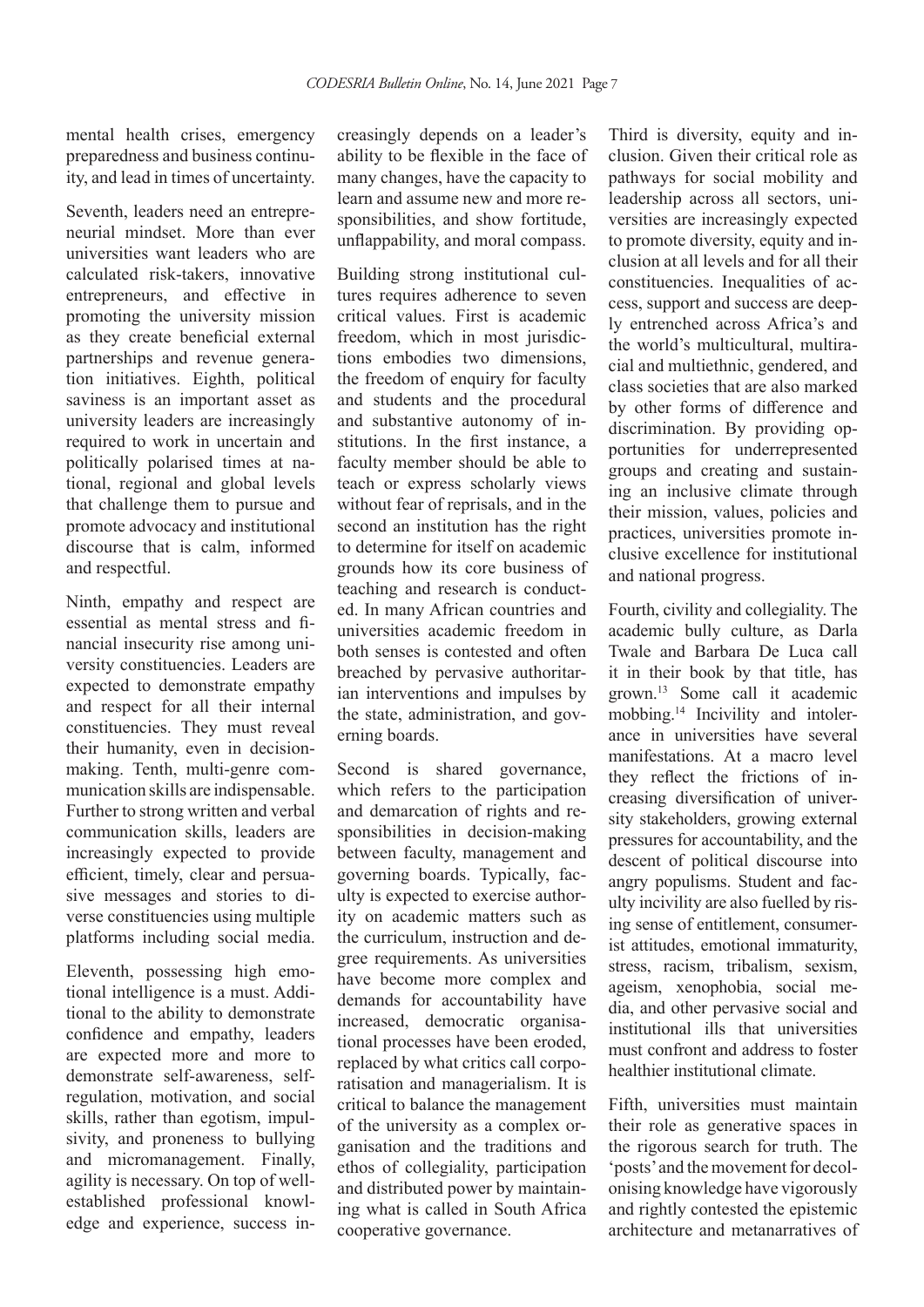the Eurocentric academy and its hegemonic knowledges. However, as we pluralise knowledges and universalisms, remake intellectual cultures, and transform our universities, we must resist the relativism of alternative facts, the nihilism of anti-science, and the solipsism of self-referentiality beloved by populist demagogues, many of them products of the world's leading universities, as some critics noted of the neo-fascist Trumpists in the United States who live in a world of alternative facts.

Sixth, effective communication is essential for building cohesive communities out of the university's disparate constituencies that have divergent interests, priorities and preferences. Internally, these are students, faculty, staff, administrators and governance boards, and externally, prospective students and employees, alumni, parents, government, regulatory agencies, competitors, institutional partners, donors, the media, and the general public. This requires developing multiple communication channels, messages and styles tailored for different audiences to create dialogue and understanding. Good, transparent and regular internal communication fosters a sense of community, efficiency and the collective pursuit of institutional mission, vision and goals.

Seventh, embracing social responsibility is vital for universities to eschew institutional naval-gazing for the higher purpose of social impact that can mobilise internal and external stakeholders. Universities are well placed to provide evidence-based knowledge solutions and innovations for society. Socially responsible universities need to embed public service in their missions, experiential learning in their curricula, and research that is responsive to pressing local, national, regional and global problems. They need to enhance their social ownership as public goods in tackling social inequities, and embrace research sharing with their communities.15

Financial sustainability requires pursuing seven strategies as well. The low financial capacities of many African universities is sobering. The Financial Year 2021 budget of the University of Illinois, where I spent the longest time in my academic career, is \$6.7 billion, which is probably more than the combined budgets of public universities in several East African countries. In Kenya, in 2020–21, the government allocated the equivalent of \$1.13 billion for all public higher education institutions, down from \$1.53 billion in the previous year of which \$1.06 billion was for salaries and only \$70 million for infrastructural development. Research hardly features.

First, public funding for higher education needs to be raised substantially if African countries are serious about improving the quality of human capital so essential for integrated and innovative sustainable development, and for them to turn the demographic explosion into a dividend rather than a disaster. The burial of the ghosts of structural adjustment programmes is long overdue. African governments need to develop innovative allocation mechanisms to universities encompassing clear funding formulas, performance contracts and competitive grants. The latter two should be open to both public and private universities.

Second, establish differentiated tuition pricing and targeted student aid. Besides increasing spending per student, which is the lowest in the world, African governments and universities must develop targeted free or low-cost tuition for the neediest students who qualify for university studies, improve student loan recovery schemes, and make them income contingent. Private universities can do this through internal effective and sustainable student aid policies and external scholarships.

Third, exercise prudent financial management. As I noted in the Framing Paper for the First Higher Education Summit held in Dakar in 2015, financial challenges facing higher education institutions require the adoption of more sophisticated and transparent budgeting models to ensure efficient utilisation of limited resources. The spectre of corruption that undermines the finances of some universities should also be ruthlessly tackled.

Fourth, diversify revenue streams. Universities tend to have seven major sources of funding, namely: government subventions, student tuition, auxiliary services, income generating activities, research grants, philanthropic donations, and loans. African universities could increase income from auxiliary services by providing better accommodation for their students rather than leaving them captive to shoddy and dangerous neighbourhoods as has become the case on many campuses; undertaking entrepreneurial activities including consultancies, offering executive programmes, and establishing enterprises that leverage their expertise and innovations; consistently bringing in large research grants; and raising philanthropic donations from Africa's rapidly expanding middle classes and high net worth individuals (HNWIs) with assets of more than \$1 million.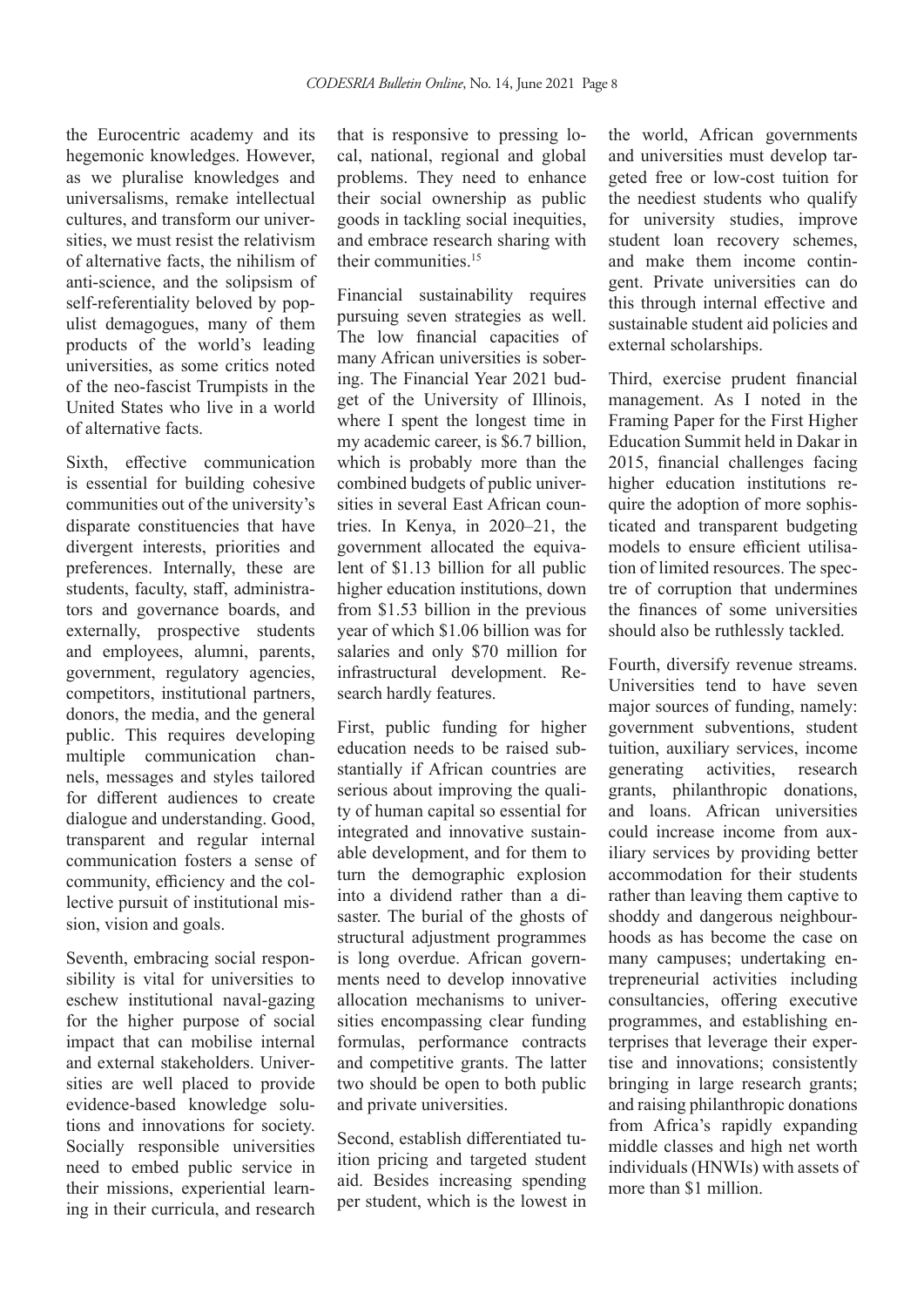According to Frank Knight's The Wealth Report 2021, in 2020 their numbers reached 231,000 (down from 251,511 in 2019), representing 0.48 per cent of the world's total, while those ultrahigh net worth individuals (with assets of more than \$30 million) reached 3,270 (up from 3,127 in 2019) accounting for 0.63 per cent of the world's total.16 Collectively, African HNWIs own nearly \$2 trillion. The few who give to universities prefer to donate to renowned universities in the global North than to their own countries. Indeed, African elites prefer to educate their children abroad than at home, just as they trek overseas for medical care.

The national bourgeoisies of African countries tend to be among the least patriotic in the world in terms of building or supporting national high quality educational and health care facilities because they can readily access them in the wealthy countries. That is one of the unintended benefits of COVID-19: it underscored the importance of building such facilities and services at home for the elites and their children, who are socialised and pampered to be as un-African as possible, as they could no longer freely travel overseas.

Fifth, create institutional mergers. There's no doubt that Africa needs more universities, but they must be financially sustainable. Many of the public and private universities that have mushroomed in the last two decades are simply glorified high schools. For economies of scale in the higher education sector mergers are imperative even for the fiercely independent and often thinly disguised forprofit private universities. This has to be part of a strategic agenda for diversification and differentia-

tion, accompanied by horizontal and vertical articulation of higher education institutions at national, regional and continental levels.

Sixth, forge robust inter-institutional collaborations. University consortia will become increasingly necessary to promote quality education, facilitate cost-sharing and bargaining in the procurement of expensive technological infrastructures, instructional materials, talent development, and to facilitate the mobility of students, faculty, credit transfer, and the development of innovative inter-institutional programmes and practices.

Seventh, strengthen external partnerships with other higher education institutions and non-academic sectors and organisations. Old patterns of asymmetrical internationalisation under which Africa was subordinated to Euroamerican institutional and epistemological systems must be replaced by strategic inclusion, mutuality, and co-creation of activities and initiatives, and humanising internationalisation by abandoning exploitation of international students who tend to be treated as 'cash cows'.17

Also important are partnerships with the private sector which under-invests in skills and needs to complement government funding in promoting high-quality education and reducing the much-bemoaned skills gap that employers often complain about. However, universities have to be discerning in establishing public-private partnerships to ensure they are not exploited as has happened to some universities. Critical players also include African international and intergovernmental agencies that often play second fiddle to their foreign counterparts in funding university activities and formulating policies.

In this article I have tried to share ideas on the nature, dynamics and possible futures of African higher education. Some of the data might be disconcerting, but it is not meant to disempower us, rather to enrage and energise us. I come from the radical tradition of the 1970s and 1980s honed in Southern Africa's experiences of liberation struggles, that as we strive for better futures we must combine the pessimism of the intellect and optimism of the will, that is: there is need for coldhearted analysis of conditions as they are, and ironclad conviction of the agency we possess as human beings and social actors to bring about change. That is why I am neither an Afro-pessimist, nor an Afro-optimist, but an Afro-realist.

Higher education is too important for Africa's future to be held captive to haphazard interventions and superficial reforms. What is needed is fundamental transformation thanks, in part, to the massive disruptions of COVID-19. Studies show the returns on investment for education are much higher for society and individuals than any other form of investment. This applies to all levels, including tertiary, not just primary education as we were told by the misguided missionaries who propagated the neoliberal assault on universities during Africa's 'lost decades' of the 1980s and 1990s with the connivance of the anti-intellectualist and anti-developmentalist political classes of many African states. I believe we – governments, the private sector, civil society and the universities working together – can remake the future of African higher education.